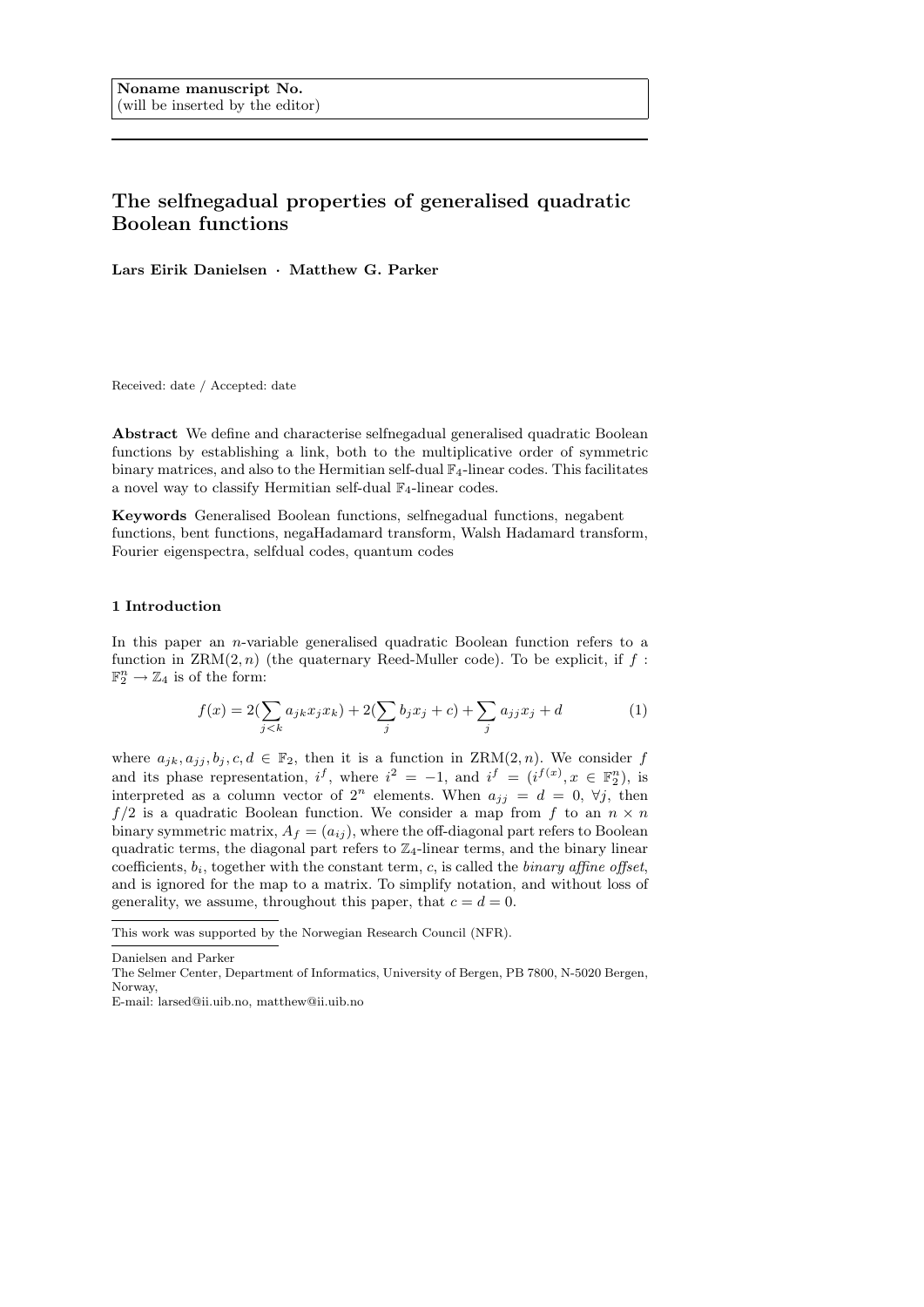Recent papers [4, 8, 11] have classified and constructed Boolean functions that are selfdual, i.e. their phase representations are eigenvectors of the

Walsh-Hadamard transform - such functions are therefore bent. Another direction is to classify and construct Boolean functions that are negabent or bent-negabent (both bent and negabent) [15,16]. We show that a function in  $\text{ZRM}(2, n)$  can never be both selfdual and negabent. Let a function be called selfnegadual if its phase representation is an eigenvector of the negaHadamard transform - such functions are therefore negabent and it turns out that they are also bent. We show that there are no quadratic selfnegadual Boolean functions, but that there are selfnegadual functions in  $ZRM(2, n)$ . So, in this paper, we answer the following question:

#### Question 1. Which functions in  $ZRM(2, n)$  are selfnegadual?

The main result of this paper is to characterise those functions in  $ZRM(2, n)$ that are selfnegadual.

We came at this problem from an unusual direction. Our initial question was in the context of the study of multiplicative orders of symmetric binary matrices. Let A be such a matrix, and let it have order p if  $A^p = I$ , the identity, and  $A^j \neq I$ , for  $1 \leq j \leq p$ . We say that  $\text{ord}(A) = p$ , where A can only have an order if A has maximum rank. If  $f \in \text{ZRM}(2, n)$  is selfdual, then  $\text{ord}(A_f) = 2$  [4]. If f is negabent then  $A_f + I$  has maximum rank [15]. However, if  $\text{ord}(A_f) = 2$  then  $A_f + I$  cannot have maximum rank. This motivates the question:

Question 2. For which  $n \times n$  symmetric binary matrices, A, is ord(A) and  $\text{ord}(A + I)$  jointly minimised to 3?

An  $n \times n$  symmetric binary matrix, A, represents an *n*-vertex undirected graph with possible loops. For  $\omega$  primitive in  $\mathbb{F}_4$ , the rowspace of matrix  $A + wI$  is a Hermitian selfdual  $\mathbb{F}_4$ -additive code of blocklength n. The graphical interpretation has been used to aid in classifying all selfdual  $\mathbb{F}_4$ -additive codes up to blocklength 12 [7]. A small subset of these matrices,  $A + \omega I$ , generate selfdual  $\mathbb{F}_4$ -additive codes that are also selfdual  $\mathbb{F}_4$ -linear of blocklength n - all selfdual  $\mathbb{F}_4$ -linear codes can be represented in this way. So we have the question:

# Question 3. For which  $n \times n$  symmetric binary matrices, A, is the  $\mathbb{F}_4$ -additive code generated by  $A + wI$  also  $\mathbb{F}_4$ -linear?

Question 3 has been characterised by Van den Nest [17]. Our contribution is to show that questions 2 and 3 are the same question, and also the same as question 1 to within a binary affine offset.

In section 2 we characterise dualities of functions with respect to Walsh-Hadamard and negaHadamard transforms. In section 3 we look at orders of symmetric binary matrices, show how they relate to dualities of a function, and show that order is preserved by action of the orthogonal group. In section 4 we show how selfduality and selfnegaduality relate to linear selfdual codes over  $\mathbb{F}_2$  and  $\mathbb{F}_4$ , respectively, and also, by interpreting the symmetric matrix as an undirected graph, show how a modified form of local complementation [2] on the graph preserves selfnegaduality. In section 5 we use graphical interpretation, and orthogonal equivalence, to classify all Hermitian selfdual  $\mathbb{F}_4$ -linear codes up to  $n = 18$ .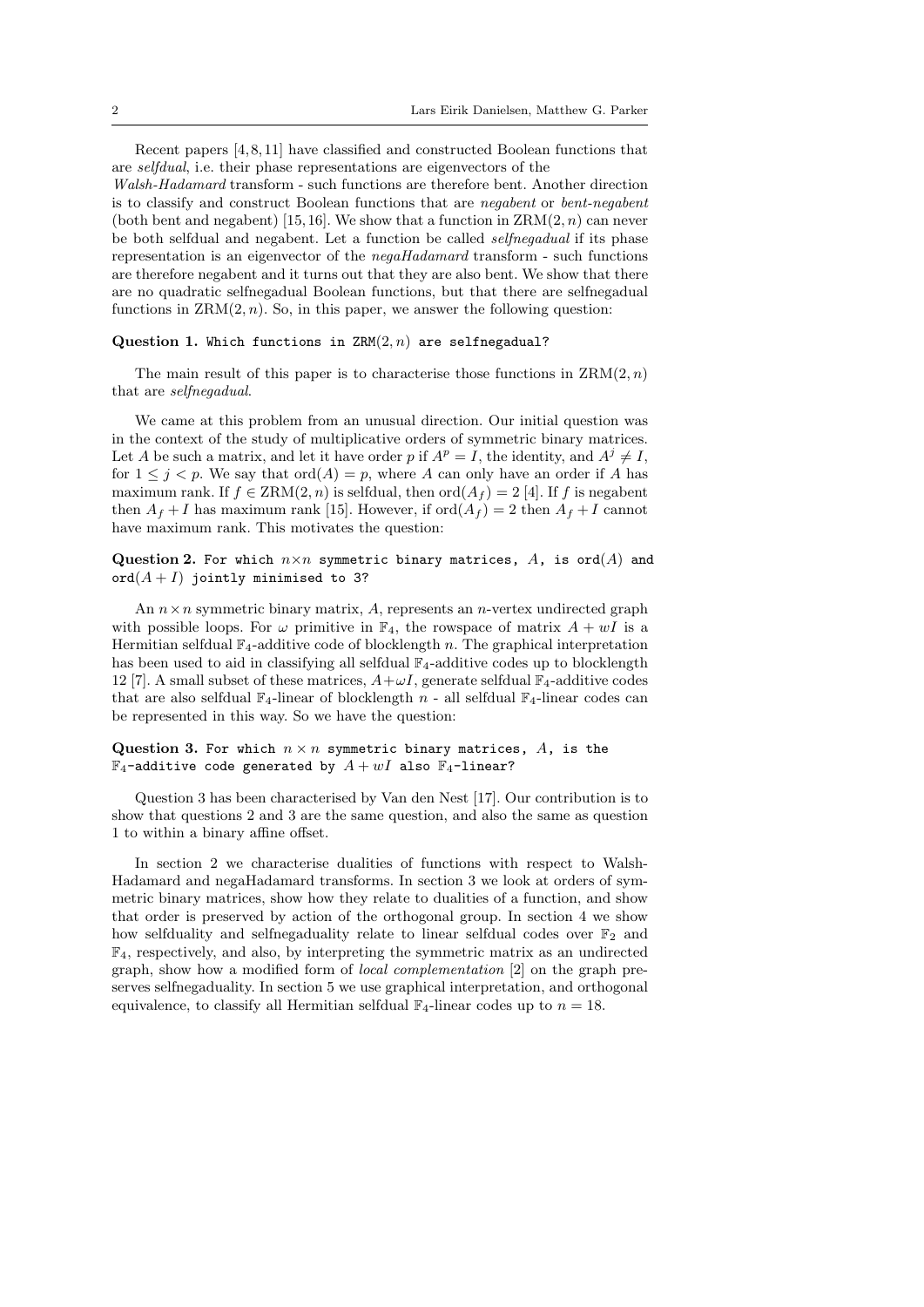### 2 Bentness and selfdualities of functions - definitions

For two length-*n* vectors,  $u = (u_0, u_1, ..., u_{n-1})^T$  and  $v = (v_0, v_1, ..., v_{n-1})^T$ , let  $u \cdot v = \sum_{j=0}^{n-1} u_j v_j$  be the dot-product of u and v, and  $uv = (u_0v_0, u_1v_1, \dots, u_{n-1}v_{n-1})^T$ . Let  $w(x)$  be the Hamming weight of x.

For  $f: \mathbb{F}_2^n \to \mathbb{Z}_4$  in  $\text{ZRM}(2, n)$ , let  $H = \frac{1}{\sqrt{2}} \begin{pmatrix} 1 & 1 \\ 1 & -1 \end{pmatrix}$  be the  $2 \times 2$  Hadamard matrix, and  $N = \frac{1}{\sqrt{2}} \begin{pmatrix} 1 & i \\ 1 & -i \end{pmatrix}$ ,  $i^2 = -1$ , be the  $2 \times 2$  negaHadamard matrix. Let '⊗' indicate the tensor product of matrices.

We define f to be a *bent* function in  $\text{ZRM}(2, n)$  if

$$
F_k = 2^{-n/2} \sum_{j \in \mathbb{F}_2^n} i^{f(x) + 2j \cdot k},
$$

satisfies  $|F_k| = 1, \forall k \in \mathbb{F}_2^n$ . Alternatively we can write

$$
F = H^{\otimes n} i^f.
$$

In such a case we can define the *dual* of f by  $i^{\hat{f}} = F$ , where  $\hat{f}$  is also a *bent* function in  $ZRM(2, n)$ .

We define f to be a *negabent* function in  $\text{ZRM}(2, n)$  if

$$
F_k = \alpha 2^{-n/2} \sum_{j \in \mathbb{F}_2^n} i^{f(x) + 2j \cdot k + w(j)},
$$

satisfies  $|F_k| = 1, \forall k \in \mathbb{F}_2^n$ , where  $\alpha$  is an arbitrary constant that satisfies  $|\alpha| = 1$ . Alternatively we can write

$$
F = \alpha N^{\otimes n} i^f.
$$

In such a case we can define the *negadual* of f by  $i^{\tilde{f}} = F$ , where  $\tilde{f}$  is then a bent function in  $\text{ZRM}(2, n)$ .

We summarise the bent and negabent properties in Table 1, as well as the dualities that we discuss in this paper, where  $s, r, r' \in \mathbb{F}_2^n$ . For brevity, except in the case of selfdual and selfnegadual, we do not make explicit the global multiplicative constants or eigenvalues in these expressions, using symbols  $\alpha$  and  $\alpha'$  to indicate arbitrary constants that need only satisfy  $|\alpha| = |\alpha'| = 1$ . In [4] the cases of  $\alpha = 1$  and  $\alpha = -1$  were used to distinguish between selfdual and anti-selfdual, respectively, but we refer, here to the union of these two simply as selfdual. For selfnegadual, observe that  $N^3 = e^{\pi i/4} I$ . For some eigenvalue,  $\alpha$ , and eigenvector, v, of  $N^{\otimes n}$ , we have  $N^{\otimes n}v = \alpha v$ . Therefore  $(N^{\otimes n})^3v = \alpha^3v = e^{n\pi i/4}v$ . Therefore  $\alpha \in$  ${e^{(n+8k)\pi i/12}, k=0,1,2}$ . Choosing f from ZRM $(2, n)$  and selfnegadual restricts  $\alpha$  to the alphabet  $\{e^{hi\pi/4}\}\$ , for some integer, h. Theorem 2 and lemma 12 will show that, for such an  $f$ , then  $n$  must be even. It then follows, uniquely, that  $\alpha = e^{-ni\pi/4}.$ 

If f is bent then its dual,  $\hat{f}$ , is also bent. But if f is negabent, then its dual,  $\tilde{f}$ , is only negabent if  $f$  is also bent. A selfdual function is bent and a selfnegadual function is bent-negabent, where bentness of the selfnegadual function follows because  $H^{\otimes n}i^{f(x)} = e^{ni\pi/4}H^{\otimes n}N^{\otimes n}i^{f(x)} = e^{ni\pi/4}i^{f(x)+\sum_j x_j}.$ 

Selfdual and selfnegadual are special cases of P-dual and P-negadual, respectively. If  $f - \hat{f}$  or  $f - \tilde{f}$  are of the form  $2r \cdot x + c$ , for some  $r \in \mathbb{F}_2^n$ ,  $c \in \mathbb{F}_4$ , then  $f$ is P-dual or P-negadual, respectively.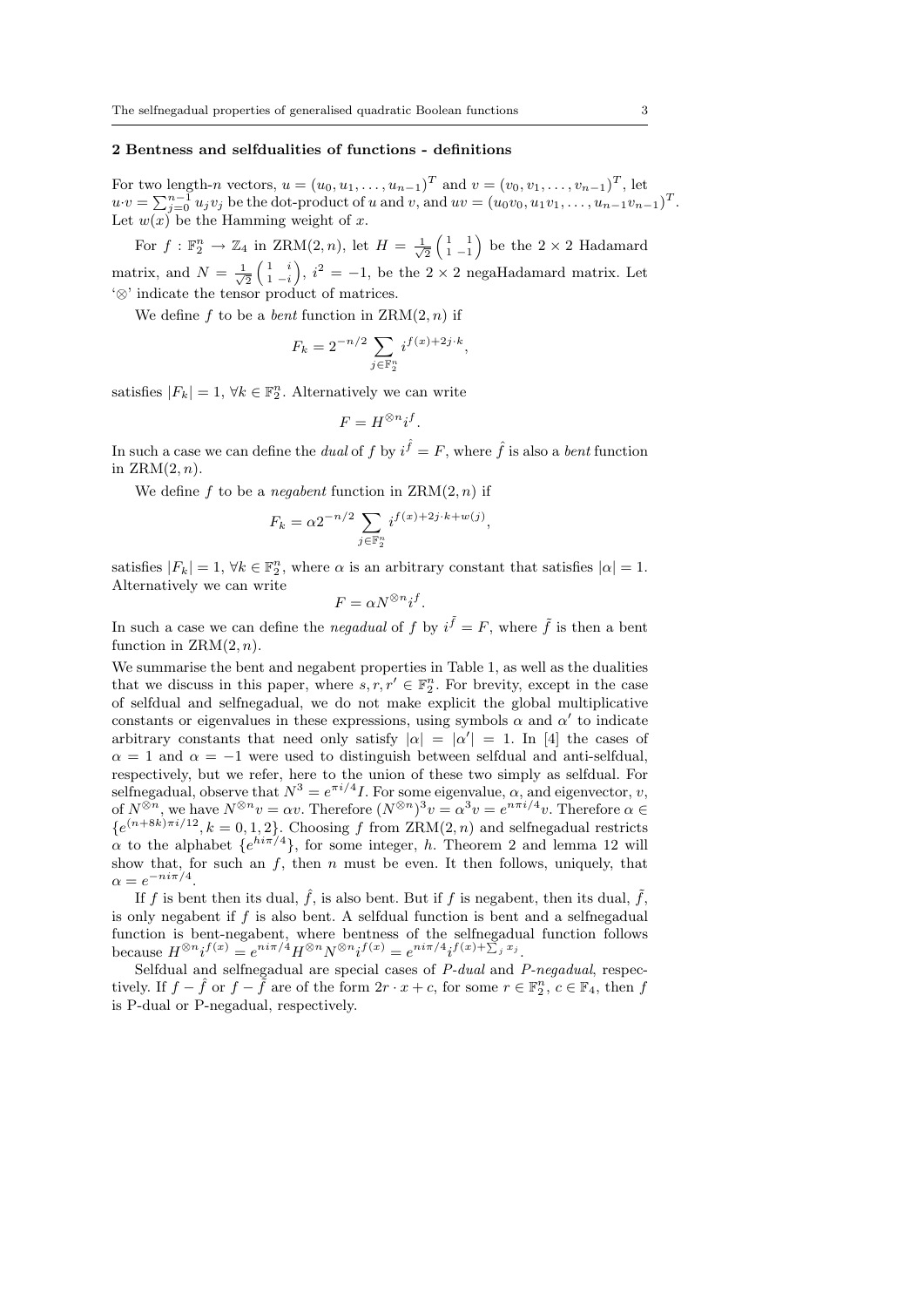| Property of $f \in \text{ZRM}(2,n)$                       | equation satisfied by $f$                                                                                                                                                                                                                                             |
|-----------------------------------------------------------|-----------------------------------------------------------------------------------------------------------------------------------------------------------------------------------------------------------------------------------------------------------------------|
| hent.<br>negabent<br>selfdual<br>selfnegadual<br>$P-dual$ | $i^{\hat{f}} = H^{\otimes n} i^f$<br>$i^{\tilde{f}} = \alpha N^{\otimes n} i^f$<br>$i^f = +H^{\otimes n}i^f$<br>$i^f = e^{-ni\pi/4} N^{\otimes n} i^f$<br>$i^{f(x)} = \alpha H^{\otimes n} i^{f(x+s)+2r \cdot x}$<br>$= \alpha' H^{\otimes n} i^{f(x) + 2r' \cdot x}$ |
| P-negadual                                                | $i^{f(x)} = \alpha N^{\otimes n} i^{f(x+s)+2r \cdot x}$<br>$= \alpha' N^{\otimes n} i^{f(x) + 2r' \cdot x}$                                                                                                                                                           |

Table 1 Spectral dualities

#### 3 Matrix orders and function dualities

We wish to characterise the  $n \times n$  binary symmetric matrices, A, such that both ord(A) and ord( $A + I$ ) are as small as possible. We call A a  $(p, q)$ -matrix if A has order p and  $A + I$  has order q, where p or q equals '−' if A or  $A + I$ , respectively, does not have maximum rank. Trivially, if  $\text{ord}(A) = 1$ , then  $A = I$  and  $A + I$  cannot have maximum rank, in which case A is a  $(1, -)$ -matrix. Likewise, if  $\text{ord}(A) = 2$ then  $A + I$  cannot have maximum rank, as  $(A + I)^2 = A^2 + I = 0$ , in which case A is a  $(2, -)$ -matrix. One can trivially obtain  $(-, 1)$  and  $(-, 2)$  matrices by replacing A by  $A + I$  in the above. So our first candidate of interest is for A to be a (3, 3)-matrix and, indeed, such symmetric binary matrices do exist. After some preliminary lemmas, we present, by considering the conditions on  $f \in \text{ZRM}(2,n)$ for selfduality and selfnegaduality, two theorems for  $(2, -)$  matrices (theorem 1), and (3, 3) matrices (theorem 2), respectively.

Let  $X = \begin{pmatrix} 0 & 1 \\ 1 & 0 \end{pmatrix}$  and  $Z = \begin{pmatrix} 1 & 0 \\ 0 & -1 \end{pmatrix}$ . The following lemma is easily verified.

Lemma 1

$$
HX = ZH, \t HZ = XH, \t NX = iZXN, \t NZ = XN.
$$

For  $r \in \mathbb{F}_2^n$ , U a 2 × 2 matrix,  $U^0 = I$ , the identity, and  $U^1$ For  $r \in \mathbb{F}_2^n$ ,  $U$  a  $2 \times 2$  matrix,  $U^0 = I$ , the identity, and  $U^1 = U$ , let  $U_r = \bigotimes_{0 \leq j < n} U^{r_j}$ , be a  $2^n \times 2^n$  matrix constructed using the tensor product.

**Lemma 2** For  $f$  bent,

$$
H^{\otimes n} i^{f(x+r)} = i^{\hat{f}(x) + 2r \cdot x}.
$$

Proof. By lemma 1 and Table 1,

$$
H^{\otimes n}i^{f(x+r)} = H^{\otimes n}X_{r}i^{f(x)}
$$
  
=  $Z_{r}H^{\otimes n}i^{f(x)} = Z_{r}i^{\hat{f}(x)} = i^{\hat{f}(x)+2r \cdot x}.$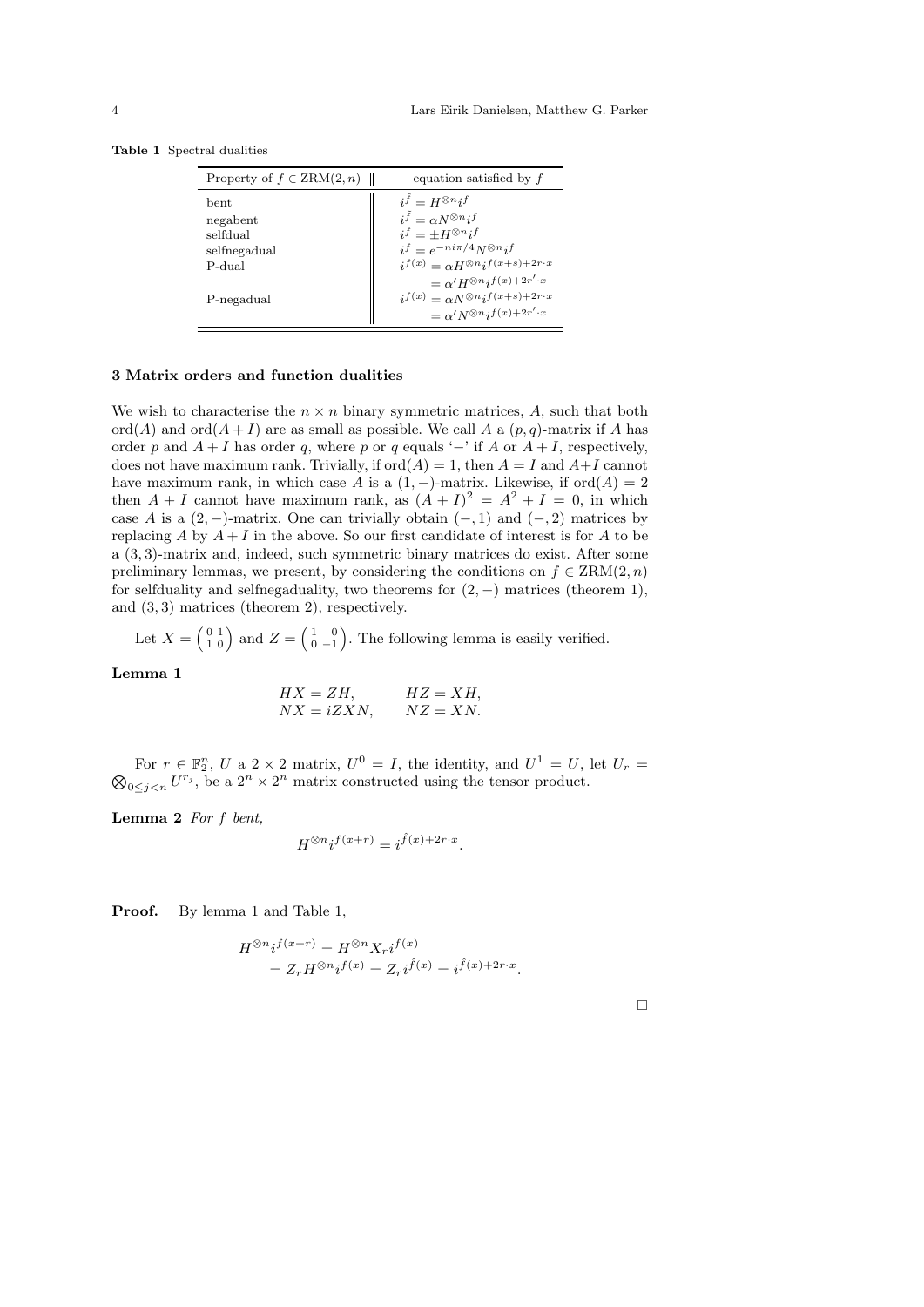Lemma 3 For f negabent,

$$
N^{\otimes n}i^{f(x+r)} = \alpha i^{\tilde{f}(x+r) + 2r \cdot x + w(r)},
$$

and

$$
N^{\otimes n}i^{f(x)+2r\cdot x} = \alpha i^{\tilde{f}(x+r)}.
$$

Proof. By lemma 1 and Table 1,

$$
\begin{aligned} &\otimes n_i f(x+r) = N^{\otimes n} X_r i^{f(x)} \\ &= i^{w(r)} Z_r X_r N^{\otimes n} i^{f(x)} = \alpha Z_r X_r i^{\tilde{f}(x)+w(r)} = \alpha i^{\tilde{f}(x+r)+2r\cdot x+w(r)}. \end{aligned}
$$

For the second part,

N

$$
N^{\otimes n}i^{f(x)+2r\cdot x} = N^{\otimes n}Z_{r}i^{f(x)} = X_{r}N^{\otimes n}i^{f(x)} = \alpha X_{r}i^{\tilde{f}(x)} = \alpha i^{\tilde{f}(x+r)}.
$$

**Lemma 4** For  $f \in \text{ZRM}(2, n)$ , and for any  $r \in \mathbb{F}_2^n$ ,

$$
f(x + r) = f(x) + 2A_f r \cdot x + f(r) - f(0).
$$

**Proof.** From (1),  $f(x) = 2q(x) + 2b \cdot x + a \cdot x + f(0)$ , where q is a homogeneous quadratic, and  $b, a \in \mathbb{F}_2^n$ . Then  $2q(x+r) = 2(q(x) + A_qr \cdot x + q(r))$ ,  $2b \cdot (x+r) =$  $2b\cdot x+2b\cdot r$ , and  $a\cdot(x+r) = a\cdot x+2ar\cdot x+a\cdot r$ . Therefore  $f(x+r) = 2g(x+r)+2b\cdot(x+r)$  $r)+a\cdot(x+r)+f(0)=(2q(x)+2b\cdot x+a\cdot x+f(0))+2(A_qr+ar)\cdot x+(2q(r)+2b\cdot r+a\cdot r).$ Observe that  $A_f r = A_q r + ar$ .

**Theorem 1** If f is selfdual or anti-selfdual then  $A_f$  is a  $(2, -)$ -matrix, and  $f(r) =$  $-f(A_f r) + 2f(0), \forall r \in \mathbb{F}_2^n$ . Conversely, if  $A_f$  is a  $(2, -)$ -matrix, then  $A_{\hat{f}} = A_f$ , *i.e.* f is P-dual, and  $f(r) = -\hat{f}(A_f r) + f(0) + \hat{f}(0)$ ,  $\forall r \in \mathbb{F}_2^n$ .

**Proof.** Using Table 1, lemmas 2 and 4, if f is selfdual or anti-selfdual,

$$
H^{\otimes n} i^{f(x+r)} = H^{\otimes n} i^{f(x)+2A_f r \cdot x + f(r) - f(0)} = \alpha i^{f(x)+2r \cdot x}.
$$

Similarly,

$$
H^{\otimes n}i^{f(x+A_f r)} = H^{\otimes n}i^{f(x)+2A_f^2r\cdot x+f(A_f r)-f(0)} = \alpha i^{f(x)+2A_f r\cdot x}, \quad \alpha \in \pm 1.
$$

Then, as  $H^{\otimes n}$  is self-inverse,

$$
\alpha i^{f(x)+2r \cdot x - f(r)+f(0)} = \alpha^{-1} i^{f(x)+2A_f^2 r \cdot x + f(A_f r) - f(0)},
$$

from which  $A_f^2 = I$  and  $f(r) = -f(A_f r) + 2f(0)$ . For the converse, we have that

$$
H^{\otimes n} i^{f(x+r)} = H^{\otimes n} i^{f(x)+2A_f r\cdot x + f(r)-f(0)} = i^{\hat{f}(x)+2r\cdot x},
$$

and

$$
H^{\otimes n}i^{\hat{f}(x+A_f r)} = H^{\otimes n}i^{\hat{f}(x)+2A_{\hat{f}}A_f r\cdot x + \hat{f}(A_f r) - \hat{f}(0)} = i^{f(x)+2A_f r\cdot x}.
$$

 $\Box$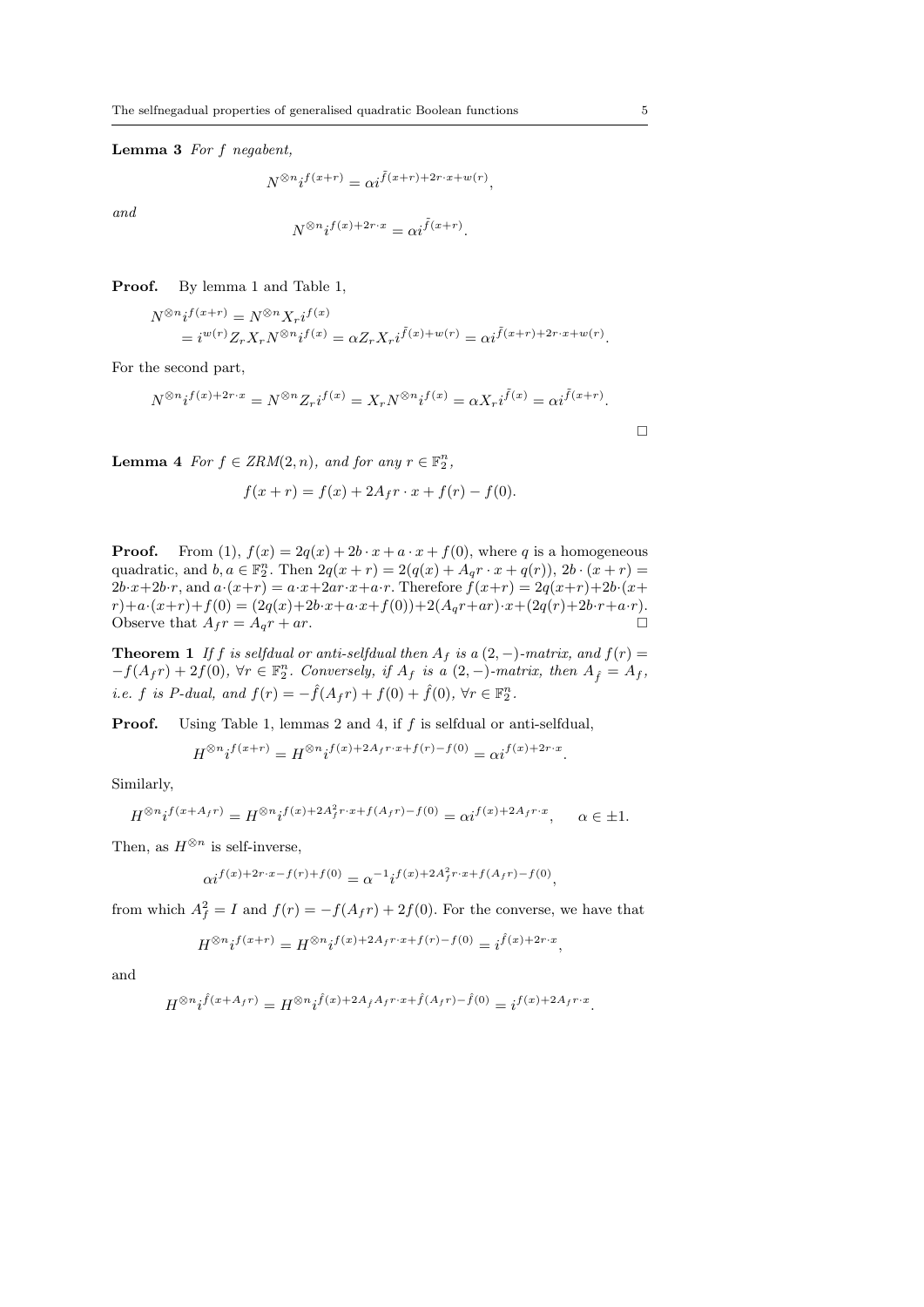Combining gives

$$
i^{\hat{f}(x) + 2r \cdot x - f(r) + f(0)} = i^{\hat{f}(x) + 2A_{\hat{f}}A_f r \cdot x + \hat{f}(A_f r) - \hat{f}(0)}.
$$

П

Let  $\mathcal{E}_f$  be the eigenspace of  $A_f$  associated with the eigenvalue 1 (we are working mod 2, so all eigenvectors have eigenvalue 1).

**Lemma 5** If f is selfdual or anti-selfdual, and  $e \in \mathcal{E}_f$ , then so is  $f + 2e \cdot x$ . Conversely, if both f and  $f + 2e \cdot x$  are selfdual or anti-selfdual, then  $e \in \mathcal{E}_f$ . Consequently, if f is selfdual or anti-selfdual, then so are  $|\mathcal{E}_f|$  binary linear offsets of  $f$ .

**Proof.** Assume  $f(0) = 0$ . Then, from theorem 1, if f is selfdual or anti-selfdual, then  $f(r) + f(A_f r) = 0$ . For  $e \in \mathcal{E}_f$  we have  $A_f e = e$ , so  $(A_f + I)e = 0$ , mod 2, and  $2(A_f + I)e = 0$ , mod 4. Therefore  $f(r) + f(A_f r) + 2(A_f + I)e \cdot r = 0$ . But  $2(A_f + I)e \cdot r = 2(A_f + I)r \cdot e$ , so  $(f(r) + 2r \cdot e) + (f(A_f r) + 2A_f r \cdot e) = 0$ , so  $f + 2e \cdot x$  is selfdual. The converse is similarly proved, and the argument is easily generalised to  $f(0)$  other than 0.

**Theorem 2** If f is selfnegadual then  $A_f$  is a  $(3,3)$ -matrix, and  $f(A_f r) = w(r) +$  $f(0)$ ,  $\forall r \in \mathbb{F}_2^n$ . Conversely, if  $A_f$  is a  $(3,3)$ -matrix then  $A_{\tilde{f}} = A_f$ ,  $f$  is P-negadual, and  $f(r) = \tilde{f}(r) - \tilde{f}(A_f r) + f(0) + w(r)$ .

Proof. Using Table 1, lemmas 3 and 4, if f is selfnegadual,

$$
N^{\otimes n} i^{f(x)+2A_f r \cdot x} = \alpha i^{f(x+A_f r)} = \alpha i^{f(x)+2A_f^2 r \cdot x + f(A_f r) - f(0)},
$$

and

$$
N^{\otimes n} i^{f(x+r)-f(r)+f(0)}=\alpha i^{f(x+r)+2r\cdot x+w(r)-f(r)+f(0)}=\alpha i^{f(x)+2(A_f+I)r\cdot x+w(r)}.
$$

But, by lemma 4, we can equate these equations. So, taking the righthand expressions of both lines we get  $f(x) + 2A_f^2 r \cdot x = f(x) + 2(A_f + I)r \cdot x$  and  $f(A_f r) - f(0) = w(r)$ . Therefore  $A_f^2 = A_f + I$ , mod 2, (implying that both  $A_f$  and  $A_f + I$  have order 3), and  $f(A_f r) = w(r) + f(0)$ , and the first part of the theorem follows. For the second part we obtain, in a similar fashion,

$$
i^{\tilde{f}(x) + 2A_{\tilde{f}}A_f r \cdot x + \tilde{f}(A_f r) - \tilde{f}(0)} = i^{\tilde{f}(x) + 2(A_{\tilde{f}} + I)r \cdot x + \tilde{f}(r) - f(r) + \tilde{f}(0) + f(0) + w(r)},
$$

leading to  $A_{\tilde{f}}A_f = A_{\tilde{f}} + I$  and  $f(r) = \tilde{f}(r) - \tilde{f}(A_f r) + f(0) + w(r)$ . The argument is completed by observing that  $A_f$  a (3,3) matrix implies that  $A_f + I$  has maximum rank, with inverse  $A_f$ . So, as  $A_{\tilde{f}}(A_f + I) = I$ , then  $A_{\tilde{f}} = A_f$ .

It is later shown in lemma 12 that, if  $A_f$  is a  $(3,3)$  matrix, then n must be even.

From the equation  $f(A_f r) = w(r) + f(0)$  of theorem 2, it is evident that, if  $A_f$ is a  $(3,3)$  matrix then f is uniquely defined, to within a constant:

**Corollary 1** If f is selfnegadual then  $f + 2e \cdot x$  is not selfnegadual  $\forall e \in \mathbb{F}_2^n$ ,  $e \neq 0$ .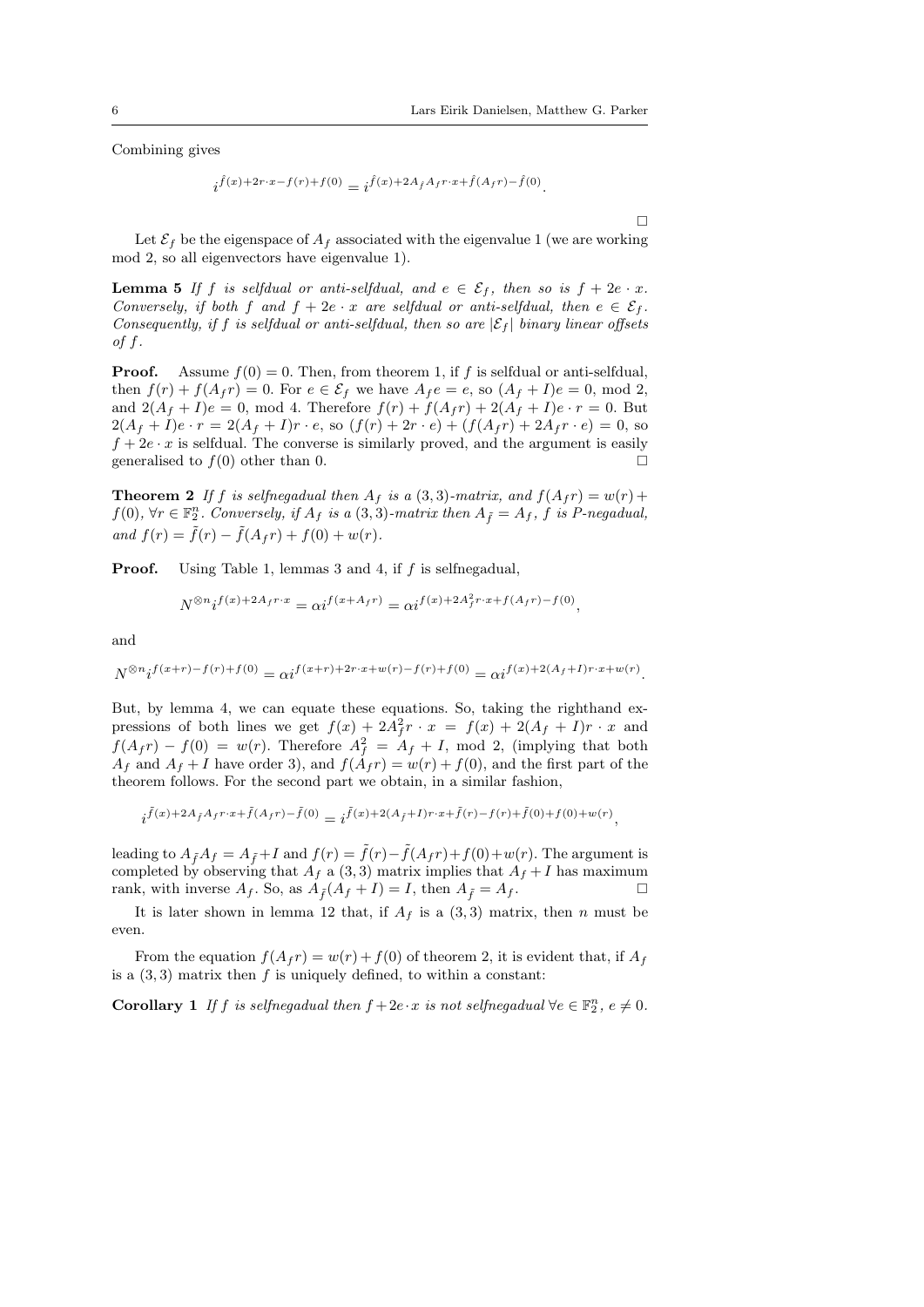It remains to derive an expression for the binary vector  $b \in \mathbb{F}_2^n$  of (1). Let  $\mu = (\mu_0, \mu_1, \dots, \mu_{n-1}),$  where  $\mu_i$  is the Hamming weight of column *i* of  $A_f$ . Let  $a \in \mathbb{F}_2^n$  be the diagonal of  $A_f$ , and let **1** be the all-ones vector of length-n.

**Lemma 6** If  $f$  is selfnegadual, then

$$
b = \frac{1}{2} \langle \mu + a + \mathbf{1} \rangle_4,
$$

where  $\langle \ast \rangle_4$  means reduce, mod 4.

**Proof.** Wlog we can restrict to  $f(0) = 0$ . Then, from theorem 2,  $f(A_f r) = w(r)$ . Therefore, as  $(A_f + I)A_f = I$ , then  $f(r) = w((A_f + I)r)$ . When r has Hamming weight 1, then  $f(r) = (a + 2b) \cdot r$ , and  $w((A_f + I)r) = \mu \cdot r - 2a \cdot r + 1$ . So  $2b = \mu + a + 1.$ 

**Examples:** Let  $g = 2x_0x_1+x_1$ , where  $n = 2$ . Then  $A_g$  is a  $(3,3)$  matrix. Moreover  $\mu = (1, 2)$ , and  $a = (0, 1)$ . So  $2b = (1, 2) + (0, 1) + (1, 1) = (2, 0)$  and, from lemma 6,  $f = 2x_0x_1 + 2x_0 + x_1$  is selfnegadual.

Now let  $g = 2(x_0x_1 + x_0x_2 + x_0x_5 + x_1x_3 + x_1x_5 + x_2x_4 + x_2x_5 + x_3x_4 + x_3x_5 +$  $x_4x_5$  +  $x_5$ , where  $n = 6$ . Then  $A_g$  is a  $(3,3)$  matrix. Moreover  $\mu = (3,3,3,3,3,6)$ , and  $a = (0, 0, 0, 0, 0, 1)$ . So  $2b = (4, 4, 4, 4, 4, 8) = (0, 0, 0, 0, 0, 0)$  and  $f = g$  is selfnegadual.

Before continuing, we summarise function dualities of  $f$  in terms of the associated orders of  $A_f$ . For instance, we indicate the property ' $A_f$  has an order' by the row 'ord $(A_f)$ ', and indicate the property 'f is bent' by the column 'f bent'. There is a  $\sqrt{\text{ (tick)}}$  symbol at the intersection of this row and column to indicate that one property implies the other. The − symbol indicates that the row/column properties do not imply each other. The  $\sim$  symbol indicates that the row/column<br>properties do not imply each other. The  $\sqrt{\rm$  symbol is replaced by a number (2 or 3) if the order of  $A_f$  or  $A_f + I$  is known explicitly.

| property of: $  f  $  |                                   | $f + \sum_i x_i$ |            |
|-----------------------|-----------------------------------|------------------|------------|
|                       | bent   negabent   P-dual   P-dual |                  | P-negadual |
| $\mathrm{ord}(A_f)$   |                                   |                  |            |
| $\mathrm{ord}(A_f+I)$ |                                   |                  |            |

**Remarks:** The condition in the proof of theorem 2 that  $A + I$  has maximum rank is important, as both  $(3, -)$  and  $(-, 3)$  matrices exist. For A of order 3,  $(A<sup>3</sup> + I) = (A<sup>2</sup> + A + I)(A + I)$ , and the condition that  $(A + I)$  has maximum rank is equivalent to the condition that  $A^2 + A + I = 0$ .

**Lemma 7** [1, 13] An invertible binary symmetric matrix can be factored in the form  $MM^T$  iff it has at least one nonzero term on the main diagonal.

If  $f \in \text{ZRM}(2,n)$  is such that  $A_f$  has zero diagonal, then f is a quadratic Boolean function.

**Lemma 8** If f is a bent quadratic Boolean function, then  $A_f$  has even order.

**Proof.** If  $A_f$  has odd order, p, then we can write  $A_f = B^2$ , where  $B = A_f^{\frac{p+1}{2}}$ . But, B is symmetric as  $A_f$  is symmetric so  $A_f = BB^T$  which, by lemma 7, is impossible as  $A_f$  has no ones on its diagonal.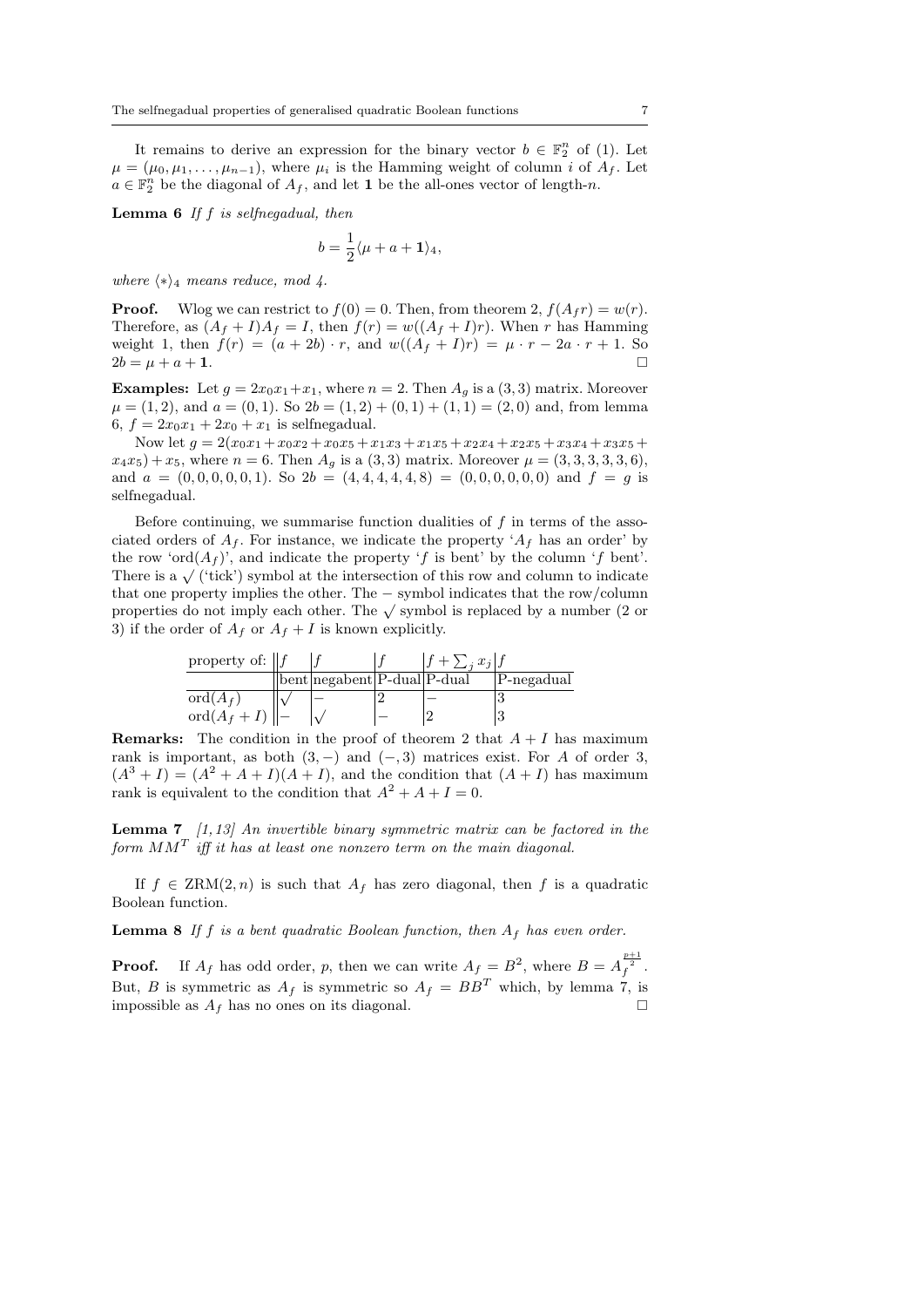Lemma 9 There are no selfnegadual quadratic Boolean functions.

**Proof.** By theorem 2,  $A_f$  has order 3 if  $f \in \text{ZRM}(2, n)$  is selfnegadual. Therefore, by lemma 8, f cannot be a quadratic Boolean function.

Remark: The result of lemma 9 can also be deduced from the thesis of Van den Nest [17], in the context of  $\mathbb{F}_4$ -additive and  $\mathbb{F}_4$ -linear codes.

We identify an action which preserves the  $(p, q)$  property of a matrix. An orthogonal matrix, U, satisfies  $UU^T = I$ . The set of  $n \times n$  binary orthogonal matrices forms a group,  $\mathcal{O}_n$ , under multiplication. Then it is trivial to show that  $UAU^{T}$  is a  $(p, q)$ -matrix iff A is a  $(p, q)$ -matrix, and corollary 2 follows immediately from this observation.

Corollary 2 For  $U \in \mathcal{O}_n$  and  $f(x) \in \text{ZRM}(2,n)$ , and by theorems 1 and 2, if  $f(x)$  is selfdual then so is  $f(Ux)$  and, if  $f(x)$  is selfnegadual then so is  $f(Ux)$ .

### 4 Graphs and code dualities

Let A be an  $n \times n$  symmetric binary matrix. Then A can be used to generate codes, and can also be interpreted as an adjacency matrix for an undirected graph, where the graph of A has loops if its diagonal is non-zero. The next lemma is well-known.

**Lemma 10** If A has zero diagonal, and if  $A^2 = I$  then the linear space generated by the rows of  $A+I$  is a self-orthogonal binary linear code of dimension rank $(A+I)$ . In particular, if  $A$  is the adjacency matrix for a bipartite graph with equal-size partitions, then  $A + I$  generates a selfdual binary linear code.

**Proof.** The rows of A are pairwise orthogonal as  $A^2 = I$ . Therefore the rows of  $A + I$  are pairwise orthogonal as A is symmetric. The linear space generated by  $A+I$  is self-orthogonal because  $(A+I)(A+I)^{T} = 0$ . For the last part,  $A = \begin{pmatrix} 0 & F \\ P^{T} & 0 \end{pmatrix}$  $\begin{pmatrix} 0 & P \\ P^T & 0 \end{pmatrix}$ P square, so  $A + I$  spans a self-dual code.

An additive code over  $\mathbb{F}_4 = \{0, 1, \omega, \overline{\omega} = \omega + 1\}$  of length n is a  $\mathbb{F}_2$ -linear subgroup of  $\mathbb{F}_4^n$ . We define the *dual* of the code  $\mathcal C$  with respect to the *trace inner* product as  $\mathcal{C}^{\perp} = {\mathbf{u} \in \mathbb{F}_4^n \mid \sum_{i=1}^n (u_i \overline{c_i} + \overline{u_i} c_i)} = 0$  for all  $\mathbf{c} \in \mathcal{C}}$ , and say that it is selfdual if  $C = C^{\perp}$ . A linear code over  $\mathbb{F}_4$  which is selfdual with respect to the Hermitian inner product, i.e.,  $\mathbf{u} \cdot \overline{\mathbf{v}}$ , is also selfdual additive with respect to the trace inner product. However, most selfdual additive codes are not F4-linear. Two selfdual additive codes over  $\mathbb{F}_4$  are *equivalent* if we can obtain one from the other by permuting, scaling, and conjugating coordinates. Equivalence of selfdual linear codes is defined similarly, with the exception that conjugating single coordinates is not permitted.

It is known [17] that any selfdual additive code has a *standard form*  $n \times n$ generator matrix of the form  $A + \omega I$ , where I is the identity matrix and A is a binary symmetric matrix. It is also known [17] that two codes are equivalent iff the corresponding graphs are related via local complementation (LC) [2]. Given a generator matrix of standard form, conjugating a coordinate is equivalent to complementing a diagonal element in A. Hence, for selfdual additive codes considered up to equivalence, this diagonal can always be set to zero. For selfdual linear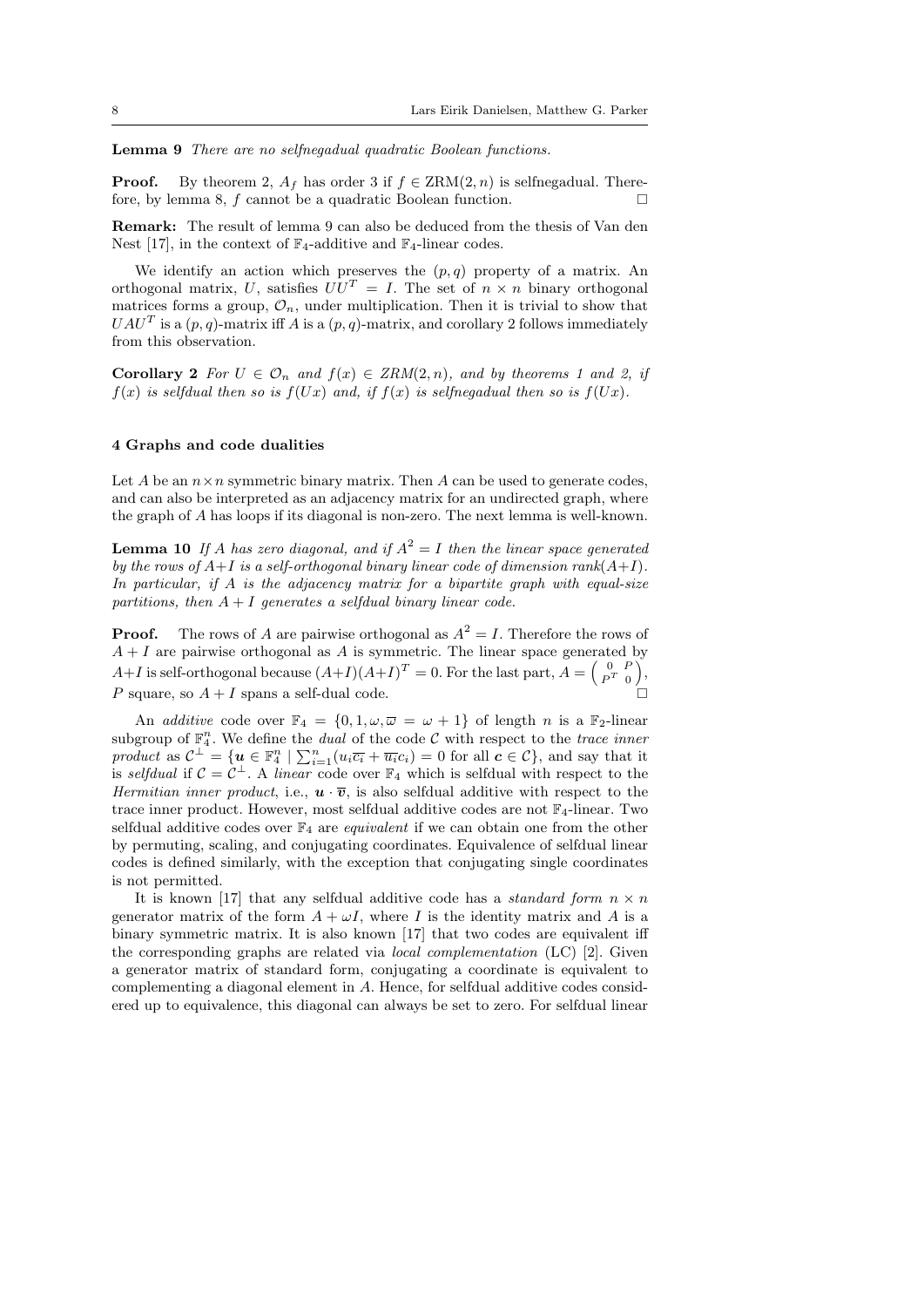codes (represented by overdefined  $n \times n$  generator matrices), the diagonal is of importance and can in fact never be zero.

**Lemma 11** [17] For A and B symmetric, a Hermitian selfdual  $\mathbb{F}_4$ -additive code, generated by  $A + \omega B$ , is  $\mathbb{F}_4$ -linear iff  $AA^T + BB^T + AB^T = 0$ . Moreover, if  $B = I$ , this condition reduces to  $A^2 + A + I = 0$ .

Corollary 3  $A + \omega I$  is the codespace of a Hermitian selfdual  $\mathbb{F}_4$ -linear code iff A is a  $(3, 3)$  matrix.

**Proof.** Follows from lemma 11 as the condition  $A^2 + A + I = 0$  immediately implies that both  $A$  and  $A + I$  have order 3.

Let  $G_A$  be the *n*-vertex graph of A with an edge between i and j iff  $a_{ij} = 1$ , and a loop at vertex j iff  $a_{ij} = 1$ .

**Lemma 12** If A is a  $(3,3)$  matrix, then all vertices of  $G_A$  have odd degree, disregarding loops. In such a case, n, the number of vertices, must be even.

**Proof.** Since A is a (3,3) function,  $A^2 = A + I$ . Hence the diagonal entries in  $A<sup>2</sup>$  must be the complements of the diagonal entries of A. This criterion is satisfied iff there is an odd number of 1s among the off-diagonal entries in each row of A. The number of edges of a graph equals the sum of the vertex degrees divided by 2. But, if all vertex degrees are odd, then *n* must be even.

**Remark:** It is also a well-known fact that all codewords of selfdual  $\mathbb{F}_4$ -linear codes have even weight, which amounts to the same thing.

It is known [7] that *local complementation* (LC) acting on  $G_A$ , where loops are ignored, preserves, to within equivalence, the  $\mathbb{F}_4$  additive selfdual code generated by  $A+\omega I$ . However, for those additive codes that are also linear codes, one has to modify local complementation to take account of loops, so that the additive code remains linear after local complementation. We first describe this modified form of local complementation (LC\*) and then prove that it preserves linearity of the  $\mathbb{F}_4$  codespace. Let  $\mathcal{N}_j$  ⊂  $\{0, 1, \ldots, n-1\}$  be the set of vertices that are neighbours to vertex j in  $G_A$  (not including j itself). Let  $LC^*$  at vertex j of  $G_A$  produce the graph  $G_{A'}$ .

## Modified local complementation (LC\*):

LC<sup>\*</sup> on  $G_A$  at vertex j is realised by

| $a'_{ik} = a'_{ki} = a_{ik} + 1$ | $i, k \in \mathcal{N}_i$ ,        |
|----------------------------------|-----------------------------------|
| $a'_{ik} = a'_{ki} = a_{ik}$     | otherwise.                        |
| $a'_{ii} = a_{ii} + 1$           | $i \in j \bigcup \mathcal{N}_i$ , |
| $a'_{ii} = a_{ii}$               | otherwise.                        |

**Lemma 13** Let  $G_{A'}$  be the graph resulting from  $LC^*$  on  $G_A$  at some vertex. If A is a  $(3,3)$ -matrix, then A' is also a  $(3,3)$ -matrix.

**Proof.** Let LC\* act on  $G_A$  at vertex j. Let  $D = (d_{ik})$  and  $V = (v_{ik})$  be  $n \times n$  binary matrices such that  $d_{jj} = 1$  and  $d_{ik} = 0$  otherwise, and  $v_{ik} = 1$ ,  $\forall i, k \in \mathcal{N}_j, i \neq k$ , and  $v_{ik} = 0$  otherwise. Then, by the LC\* rule, one can see that  $A' = A + D + V$ . A' is a (3,3)-matrix iff  $A'^2 = A' + I$ . But  $A'^2 = (A + D + V)^2$  $(A^{2} + D^{2} + V^{2}) + (AD + DA) + (AV + VA) + (DV + VD)$ . But  $A^{2} = A + D^{2}$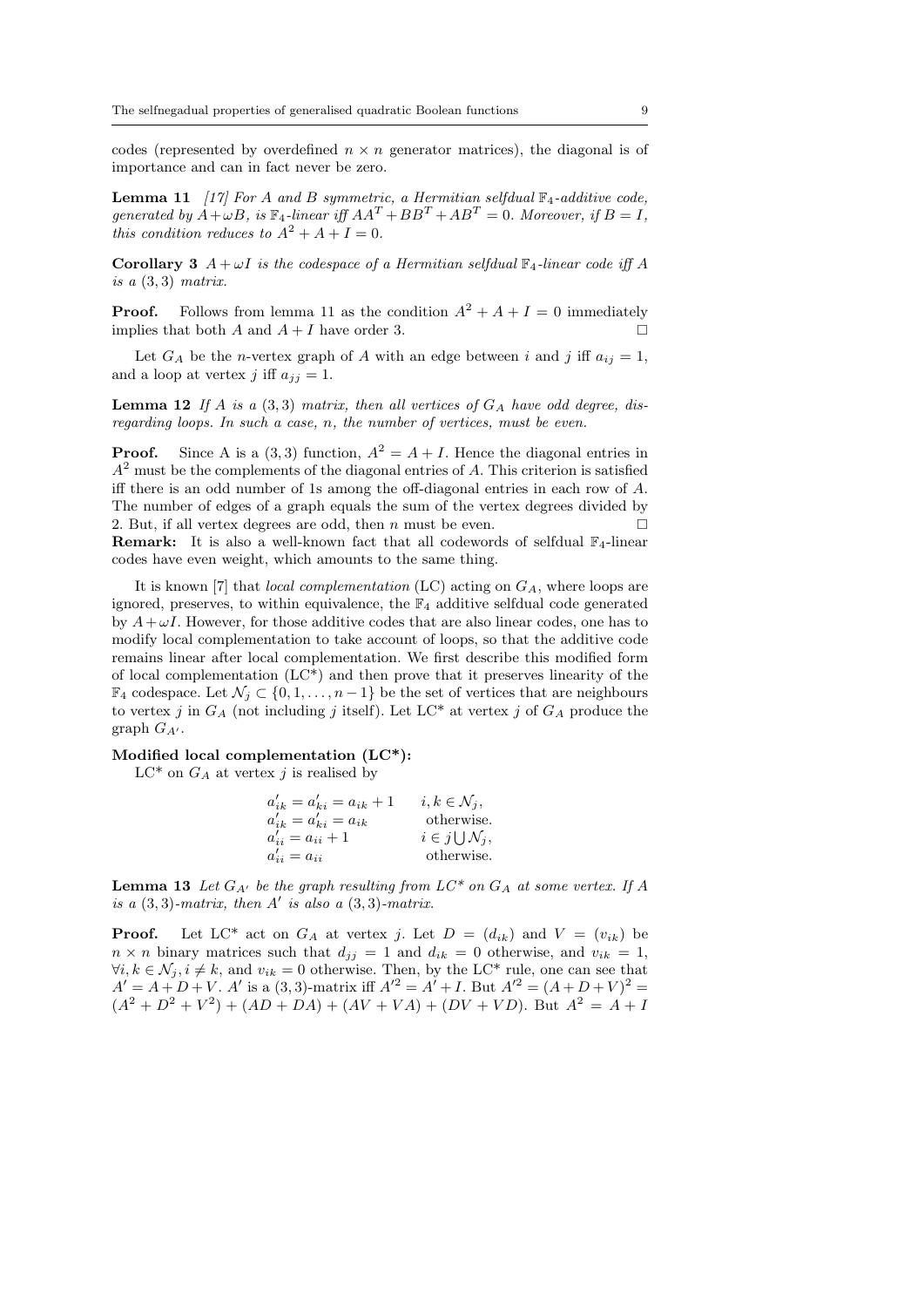|  |  |  |  | n 2 4 6 8 10 12 14 16 18 20 |                             |
|--|--|--|--|-----------------------------|-----------------------------|
|  |  |  |  |                             | 1 1 2 3 5 10 21 55 245 3427 |

as A is a  $(3,3)$ -matrix. Moreover it is easily verified that  $D^2 = D$ . Using lemma 12,  $V^2 = V$ , and  $AD + DA = AV + VA$ . D and V are row/column disjoint, so  $DV + VD = 0$ . Therefore,  $A'^2 = A + I + D + V = A' + I$ , as required.

The modified local complementation proposed in [3] differs crucially from ours - when doing a local complementation at vertex  $j$ , they do not flip the diagonal at  $j$ , whereas we do.

#### 5 Code classification

Selfdual linear codes over  $\mathbb{F}_4$  have been classified up to length 16 [5,14]. As a consequence of lemma 11 and corollary 3, we can use the correspondence to (3,3) matrices to devise a new algorithm and classify codes of length 18. During the process of extending the result to length 20, we became aware that codes of length 18 and 20 have already been classified independently in two preprints recently made available online [9,10]. However, we still give an overview of our approach, since it gives different theoretical insights and highlights the connection between selfdual codes and selfnegadual Boolean functions.

It has been shown in theorem 3.1 of [11] that all  $(2, -)$  symmetric matrices are orthogonally equivalent to one of a small set of canonical forms. We use a similar proof method to obtain the following theorem.

# Theorem 3 $^{-1}$

Let A be a (3,3) matrix of size  $n \times n$ . Then A is orthogonally congruent to the canonical form  $C_n = \begin{pmatrix} 0 & 1 \\ 1 & 1 \end{pmatrix} \otimes I_{n/2}$ , where  $I_{n/2}$  is the  $n/2 \times n/2$  identity matrix, *i.e.* there always exists an orthogonal matrix,  $U \in \mathcal{O}_n$ , such that

$$
A = U(\left(\begin{smallmatrix} 0 & 1 \\ 1 & 1 \end{smallmatrix}\right) \otimes I_{n/2})U^T
$$

.

**Proof.** We make repeated use of the identity  $A^2 + A + I = 0$ . Let  $v =$  $(1, 0, 0, \ldots, 0)$  be of length n. Then  $vv<sup>T</sup> = 1$ . We aim to convert, in t steps, A to  $C_n$ by successive actions of the form  $V_t A V_t^T$ , where  $V_t \in \mathcal{O}_n$ . Then  $U = V_{t-1} \dots V_1 V_0$ . Moreover, wlog we consider only the case of  $A = (a_{ij})$  where  $a_{00} = 0$  because, when  $a_{00} = 1$  then we can orthogonally transform  $A^2 = A + I$  instead to obtain  $C_n$ . Then  $C_n = UA^2U^T = U(A+I)U^T = UAU^T + I$ , and so  $(XU)A(U^TX) = C_n$ . Given the above we have that  $vAv^T = 0$  and  $vA^2v^T = 1$ . We create the  $n \times n$ matrix,

$$
V = \begin{pmatrix} v \\ vA = a_0 \\ v_2 \\ v_3 \\ \dots \\ v_{n-1} \end{pmatrix},
$$

<sup>1</sup> We thank Prof. Alexander Pott for suggesting the proof strategy used for this theorem.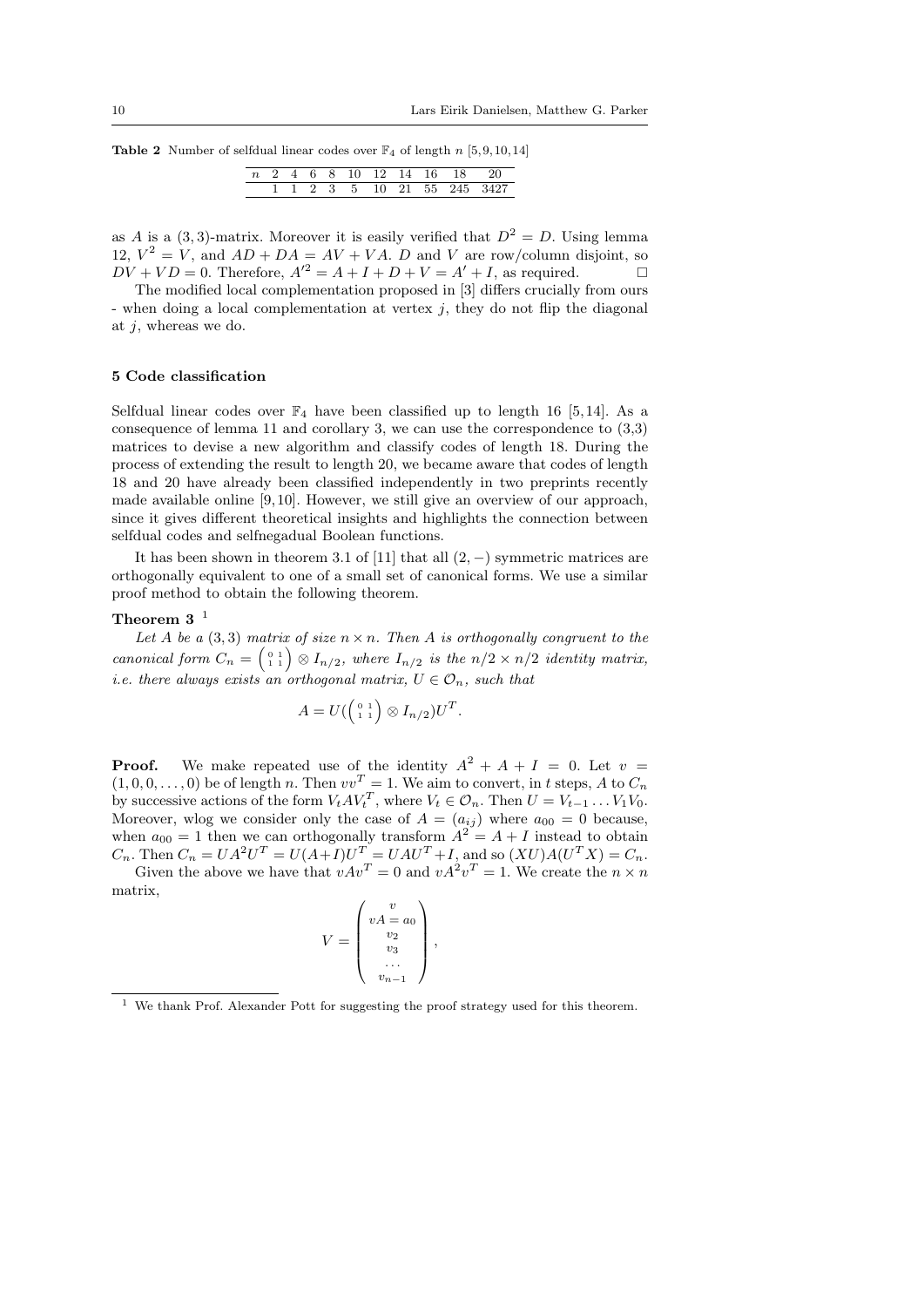and we wish to choose  $v_j$  so that  $vv_j^T = vAv_j^T = v_kv_j^T = 0, 2 \le j, k < n, j \ne k$ , in which case  $V \in \mathcal{O}_n$ . If we can do this then

$$
V^T A V = \left(\begin{smallmatrix} 0 & 1 \\ 1 & 1 \end{smallmatrix}\right) \oplus B,
$$

where B is a (3,3) matrix of size  $(n-2) \times (n-2)$ . The proof follows by induction on  $B$ , to obtain  $C_n$ .

It remains to show that we can always select the  $v_i$  so that  $V \in \mathcal{O}_n$ . Let us further assume that  $a_{01} = 0$ . If this is not the case then it can always be made so by the action  $PAP^T$ , where P is a row/column permutation satisfying  $PP<sup>T</sup> = I$ , iff  $a_0 \neq (011 \dots 11)$ . Let us assume, for now, that  $a_0 \neq (011 \dots 11)$ . Then, by orthogonality, we require V to be of the form  $V = 1 \oplus R$ , where R is an  $(n-1) \times (n-1)$  orthogonal matrix. But non-trivial binary orthogonal matrices are of even dimension so R is orthogonal iff  $R = Q(I_k \oplus R')Q^T$ , where  $I_k$  is the  $k \times k$  identity, k odd, Q is some permutation, and R' is an  $(n-1-k) \times (n-1-k)$ orthogonal matrix. For suitable  $k$  we can make  $R'$  orthogonal by choosing it to be  $R' = J_{n-1-k} + I_{n-1-k}$ , were  $J_k$  is the all-ones matrix of dimension k, on condition that  $a_0 = (0, 0, a_{02}, \ldots, a_{0(n-1)})$  has odd weight, which it does by lemma 12. Permutation  $Q$  always exists, so  $R$  can be made orthogonal, and therefore  $V$  can be made orthogonal. We just need to show that  $a_0 \neq (011 \dots 11)$  can be avoided. Imagine that A is such that  $a_0 = (011 \dots 11)$ . Then swap row and column 0 of A with row and column  $j > 0$ , and call this D. This is an orthogonal conjugation so D is also (3,3). Then  $D = (d_{ij})$  has  $d_{00} = 1$  so now orthogonally conjugate  $D^2$ , as mentioned previously. Self-duality of the associated  $\mathbb{F}_4$ -additive code [7] implies that  $w(d_0 + d_j) > 1$ , so the first row of  $D^2$  is never equal to  $(011...11)$ .

**Example** (to illustrate proof of theorem 3) Let  $A =$  $\sqrt{ }$  $\overline{ }$ 111111 100101 100011 110010 101100 111000  $\setminus$  $\cdot$  Then A is a

 $(3, 3)$  matrix. As  $a_{00} = 1$  we conjugate  $A^2 =$  $\sqrt{ }$  $\overline{ }$ 011111<br>101011<br>101110<br>101110<br>111001  $\setminus$ instead. As  $a_0 = (011111)$ 

we swap  $a_0$  and, say,  $a_2$  to get D. As  $d_{00} = 1$  we orthogonally conjugate  $D^2 =$  $\overline{ }$ 001011 001101 111111 011010 101100 111000  $\setminus$  $\bigg\}$ . Choose  $V =$  $\sqrt{ }$  $\overline{ }$ 100000 001011 010000 000111 001101 001110  $\setminus$ . Then  $VDV^T = \begin{pmatrix} 01 \\ 11 \end{pmatrix} \oplus$  $\begin{pmatrix} 0 & 0 & 0 & 0 \\ 0 & 0 & 0 & 1 \\ 0 & 1 & 0 & 1 \\ 0 & 1 & 0 & 1 \end{pmatrix}$ ... and so on  $\ddotsc$ 

**Corollary 4** (of theorem 3) Given two (3,3) matrices, A and A', of size  $n \times n$ , there always exists an orthogonal matrix  $U \in \mathcal{O}_n$  such that  $A' = UAU^T$ .

By our classification, we verify theorem 3 numerically for  $n \leq 18$ . Also note that it has been shown by Janusz [12] that all selfdual binary codes of length n are equivalent under the action of  $\mathcal{O}_n$ . It is known [12] that  $\mathcal{O}_n$  is generated by all matrices of the form  $PM$ , where P is a permutation matrix and  $M =$  $\begin{pmatrix} I_{n-4} & 0 \\ 0 & I_4+J_4 \end{pmatrix}$ , where  $J_4$  is the  $4 \times 4$  all-one matrix. As a canonical representative for selfdual  $\mathbb{F}_4$ -linear codes of length n, we choose the matrix  $C_n = \begin{pmatrix} 0 & 1 \\ 1 & 1 \end{pmatrix} \otimes I_{n/2}$ . Starting from  $C_n$ , we then apply orthogonal transforms until one representative from each equivalence class has been found. (Which is verified by checking the mass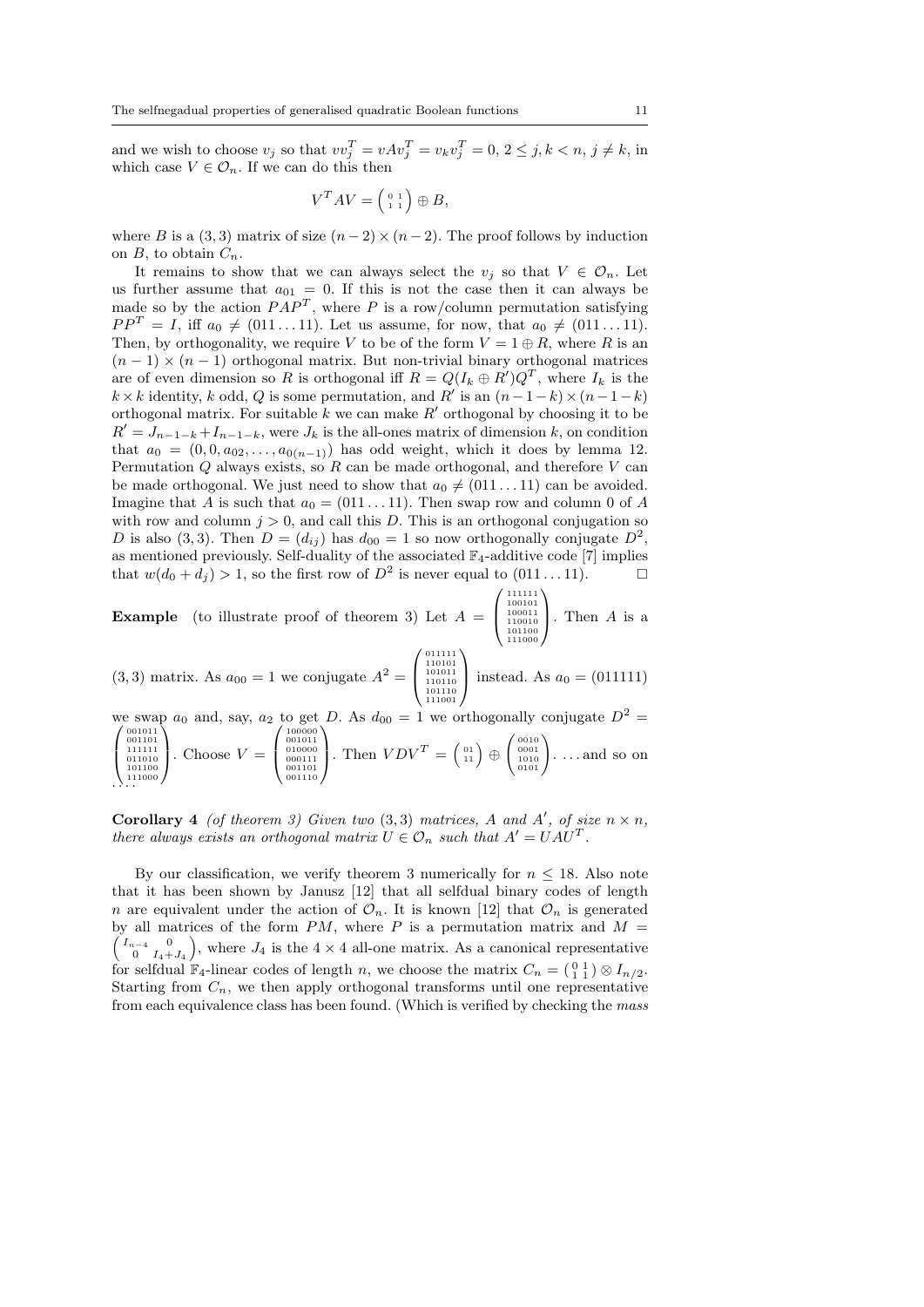formula [14].) In practice, we achieve this by generating  $C' = (PM)C_n(PM)^T$  for all the  $\binom{n/2}{4}$  non-trivial permutations P. Then C' is treated as a graph with loops and checked for isomorphism against all previously seen graphs. If  $C'$  is new, the corresponding code is output, and the complete  $LC^*$ -orbit of  $C'$ , using modified local complementation, is generated and stored. (This is not strictly necessary, but speeds up the algorithm, since LC\*-operations are faster than orthogonal transforms.) We proceed recursively, generating matrices  $(PM)C'(PM)^T$ , and so on, until all codes are found. With this algorithm, classifying all codes of length  $n \leq 18$  was achieved in about two hours of CPU time on a standard desktop computer.

#### 6 Discussion - further work

It is of interest to consider further how the order of a symmetric binary matrix relates to its associated code and/or graph. We offer here one brief observation that may be worth pursuing:

The optimal Hermitian selfdual additive code over  $\mathbb{F}_4$  for  $n = 6$  is the *hexacode*, with distance 4. It can be generated by the matrix  $A_f + \omega I$ , with associated function,  $f \in \text{ZRM}(2,6)$  given by  $f = 2(x_0x_1 + x_0x_2 + x_1x_2 + x_3x_4 + x_3x_5 +$  $x_4x_5 + x_0x_3 + x_1x_4 + x_2x_5$ , where we zero the diagonal of  $A_f$ . The graph,  $G_{A_f}$ , is in so-called 'nested-clique' form, specifically the '2-clique of 3-cliques' graph [6]. Let  $A_g = (A_f + I)^2$ . Then  $g = x_0x_1 + x_0x_2 + x_1x_2 + x_3x_4 + x_3x_5 + x_4x_5$ , and  $G_{A_g}$  is the disjoint sum of two 3-cycles,  $C_3 \oplus C_3$ . Similarly, the *dodecacode* is the optimal code for  $n = 12$  with distance 6. It can be represented by a graph,  $G_{A_f}$ , which is a '3-clique of 4-cliques' [6]. Let  $A_g = (A_f + I)^2$ . Then  $G_{A_g}$  is the disjoint sum of two 6-cycles,  $C_6 \oplus C_6$ . A near-optimal code for  $n = 18$ , and with distance 6, can be represented by a graph,  $G_{A_f}$ , which is a '2-clique of 3-cliques of 3-cliques' [6] (the optimal code has distance 8). Let  $A_g = (A_f + I)^6$ . Then  $G_{A_g}$  is the disjoint sum of two 9-cycles,  $C_9 \oplus C_9$ . Moreover, for  $A_{g'} = (A_f + I)^2$ , then  $G_{A_{g'}}$  is the disjoint sum of two '3-clique of 3-cliques', which is an optimal code for  $n = 9$  with distance 4. These preliminary observations motivate a classification of optimal (or near-optimal) codes and of nested-clique graphs that arise as 'roots' of the disjoint cycles.

Acknowledgements: The authors would like to thank the reviewers for their helpful suggestions which improved the quality of the submission. We would also like to thank Prof. Alexander Pott for helping with one of the proofs.

#### References

- 1. Albert, A.A.: Symmetric and alternating matrices in an arbitrary field. AMS Trans. 43 (1938) 386–436
- 2. Bouchet, A.: Graphic presentations of isotropic systems. J. Combin. Theory Ser. B 45(1) (1988) 58–76
- 3. Brijder, R., Hoogeboom J.H.: Pivot and Loop Complementation on Graphs and Set Systems. Theory and applications of models of computation, Lecture Notes in Computer Science, LNCS 6108 (2010) 151–162
- 4. Carlet, C., Danielsen, L.E., Parker, M.G., Solé, P.: Self-dual bent functions. Int. J. Inform. and Coding Theory 1(4) (2010) 384–399